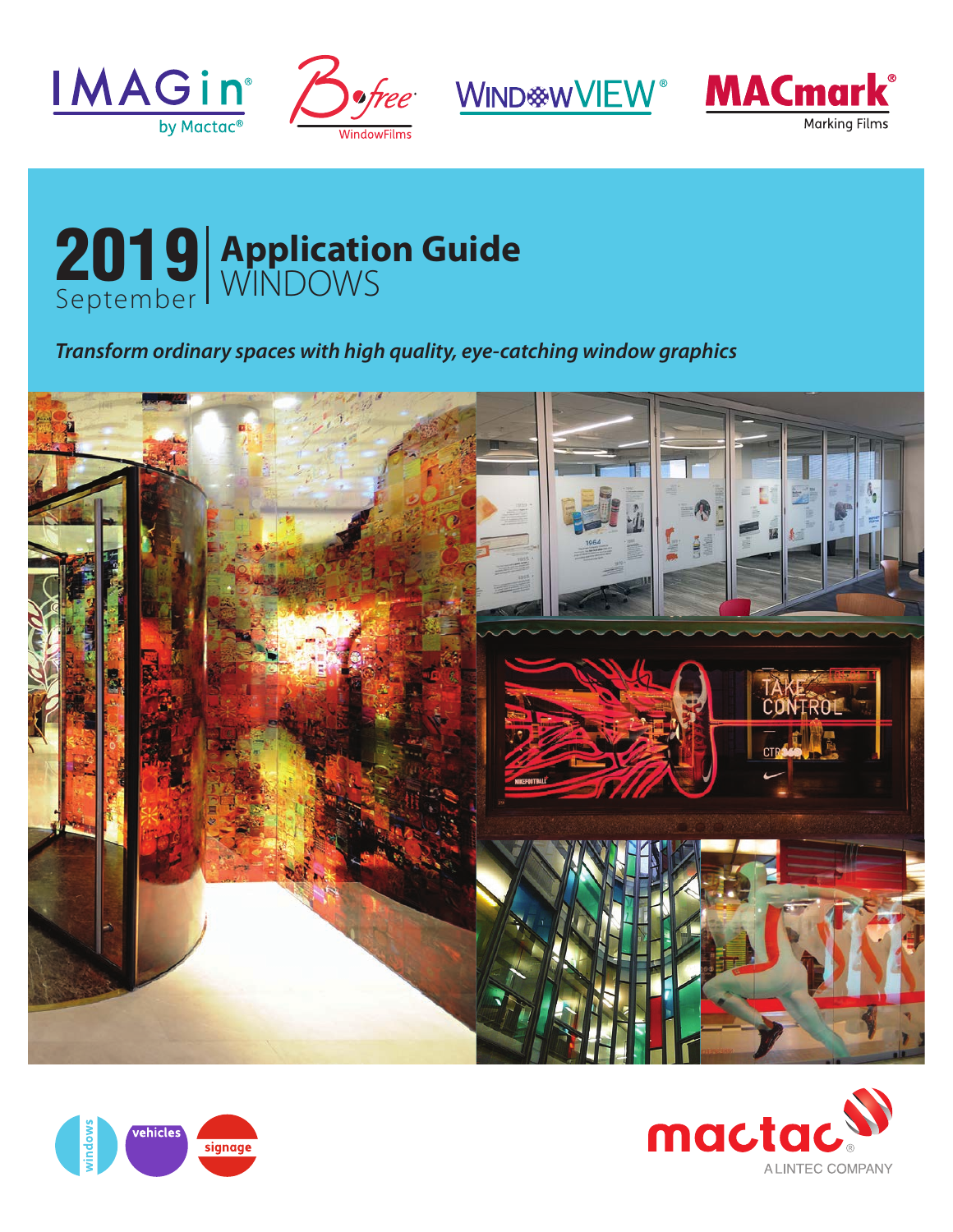## **IMAGin**<sup>®</sup> by Mactac<sup>®</sup>

With the broadest offering on the market, IMAGin delivers industry leading, trusted wide-format media to meet all your window graphic needs. From high-performance and specialty applications to cost-effective promotional products, IMAGin takes you there.

| <b>Product/Colors</b>                               | Product<br>Code | Face                                                                 | Thickness:<br>Film | <b>Adhesive</b>                                     | <b>Liner</b>               | <b>Width</b> | <b>Unprinted</b><br>Outdoor<br>Durability |
|-----------------------------------------------------|-----------------|----------------------------------------------------------------------|--------------------|-----------------------------------------------------|----------------------------|--------------|-------------------------------------------|
| Bofree <sup>®</sup> Window Films<br>Frosted         | JT5796MBF v2    | Matte, Frosted Translucent<br>Vinvl                                  | $3.1$ mils         | <b>Bubble-free Acrylic</b>                          | 80# Layflat<br>Polycoated  | 54''         | 5 years                                   |
| Bofree Window Films<br><b>Dusted</b>                | JT5798MBF v2    | Matte, Dusted Translucent<br>Vinvl                                   | $3.1$ mils         | <b>Bubble-free Acrylic</b>                          | 80# Layflat<br>Polycoated  | 54''         | 5 years                                   |
| <b>B</b> •free Window Films<br>Gloss                | JT5999MBF v2    | <b>Gloss Clear Vinyl</b>                                             | 3.1 mils           | <b>Bubble-free Acrylic</b>                          | 80# Layflat<br>Polycoated  | 54''         | 5 years                                   |
| <b>IMAGin<sup>®</sup> Clear</b>                     | <b>JX999R</b>   | <b>Gloss Clear Vinyl</b>                                             | 2.6 mils           | <b>Acrylic Removable</b>                            | 86# Kraft                  | 54''         | 5 years                                   |
| <b>IMAGin VERDE™ Clear</b>                          | <b>VM3209R</b>  | Gloss, Clear, Scratch-<br>resistant Topcoated<br>Polyester           | 2.0 mils           | Optically-clear, Removable Acrylic                  | 1.4 mil Clear<br>Polyester | 60''         | Up to 2<br>years                          |
| <b>WindowVIEW<sup>®</sup></b><br><b>Window Perf</b> | <b>WV159</b>    | Soft, White Vinyl with Black<br><b>Reverse and Perforated</b><br>50% | 8.0 mils           | Semi-permanent, Clear Acrylic                       | 7.0 mil Clear Film 54"     |              | 3 years                                   |
| WindowVIEW<br><b>Window Perf</b>                    | <b>WV139</b>    | Soft, White Vinyl with Black<br><b>Reverse and Perforated</b><br>30% | 6.0 mils           | Removable Clear Acrylic                             | 6.0 mil Paper              | 54''         | 18 Months                                 |
| <b>WindowVIEW</b><br><b>Window Perf</b>             | <b>WP129</b>    | Soft white vinyl with black<br>reverse and perforated 40%            | 6.0 mils           | Semi-permanent Clear Acrylic                        | 86# White Kraft            | 54''         | 1 year                                    |
| WindowVIEW<br><b>Cling White</b>                    | <b>WVC109</b>   | White Vinyl with Static<br><b>Cling Properties</b>                   | 7.0 mils           | Non-adhesive Static Cling                           | White PE                   | 54''         | 6 months                                  |
| <b>WindowVIEW Cling</b><br><b>Clear</b>             | <b>WVC199</b>   | <b>Clear Vinyl with Static Cling</b><br>Properties                   | 7.0 mils           | Non-adhesive Static Cling                           | White PE                   | 54''         | 6 months                                  |
| M.Dot™<br><b>Gloss Clear</b>                        | <b>MD199</b>    | Gloss Clear,<br>Removable PVC                                        | 4.7 mils           | Semi-sphere Structured,<br>Clear Removable, Acrylic | 86# White Kraft            | 54''         |                                           |
| M•Dot<br><b>Matte White</b>                         | <b>MD228</b>    | Matte White,<br>Removable PVC                                        | 4.7 mils           | Semi-sphere Structured,<br>Clear Removable, Acrylic | 86# White Kraft            | 54''         |                                           |

### **MACmark®** Marking Films

Full line of computer cut pressure sensitive options for window décor, window advertisements, and privacy glass applications.

| Product                     | <b>Colors</b>                              | Face                                                    | <b>Thickness:</b><br>Film | <b>Adhesive</b>                                           | Liner                             | <b>Width</b>                                             |
|-----------------------------|--------------------------------------------|---------------------------------------------------------|---------------------------|-----------------------------------------------------------|-----------------------------------|----------------------------------------------------------|
| Glass Décor 700             | <b>5 Matte Colors</b><br>2 Matte Finishes  | <b>Polymeric Translucent</b><br><b>Stabilized Vinyl</b> | 3.0 mils                  | <b>Permanent Transparent</b><br>Solvent Acrylic           | 83# Bleached<br>White Kraft Liner | 48" and 60"Frosted and Dusted,<br>48" Soft Pastel Colors |
| MACcrystal®8400             | <b>17 Gloss Colors</b>                     | <b>Transparent Gloss</b><br>Vinvl                       | 3.0 mils                  | <b>Transparent and Smooth</b><br><b>Permanent Acrylic</b> | 83# Bleached<br>White Kraft Liner | 48''                                                     |
| 8900 Pro Series             | 64 Matte<br>15 Gloss                       | <b>Calendared Soft Vinyl</b>                            | 3.0 mils                  | Removable Acrylic                                         | 83# Bleached<br>White Kraft Liner | 48''                                                     |
| 8300 Pro Series             | 49 Gloss<br>2 Matte                        | <b>Polymeric Calendered</b><br><b>High Gloss Vinyl</b>  | 2.8 mils                  | Permanent Solvent Acrylic                                 | 83# Bleached<br>White Kraft Liner | 48" and 60"                                              |
| 9700 Pro Series             | 30 Matte                                   | <b>Polymeric Calendared</b><br><b>Translucent Vinyl</b> | 3.0 mils                  | Permanent Solvent Acrylic                                 | 83# Bleached<br>White Kraft Liner | 48''                                                     |
| 9800 Pro Series             | 50 Gloss<br><b>6 Luminous</b><br>2 Matte   | High-Gloss Polymeric<br>Calendared Vinyl                | $2.6$ mils                | <b>Permanent Acrylic</b>                                  | 83# Bleached<br>White Kraft Liner | 48" and 60"                                              |
| 5700 Reflective             | 8 Colors                                   | <b>Reflective Polymeric</b><br>Vinyl                    | 6.0 mils                  | White, High Strength<br><b>Permanent Acrylic</b>          | 83# Bleached<br>White Kraft Liner | 48''                                                     |
| 6800<br><b>Fluorescents</b> | <b>6 Fluorescents</b>                      | Cast Vinyl                                              | 3.5 mils                  | Permanent Solvent Acrylic                                 | 78# Bleached<br>White Kraft Liner | 48"                                                      |
| <b>6600 Series</b>          | 63 Gloss<br><b>22 Metalllic</b><br>2 Matte | <b>Premium High-Gloss</b><br>Cast Vinyl                 | $3.2/2.0$ mils            | <b>Clear, Permanent Solvent</b><br>Acrylic                | 78# Bleached<br>White Kraft Liner | 48"                                                      |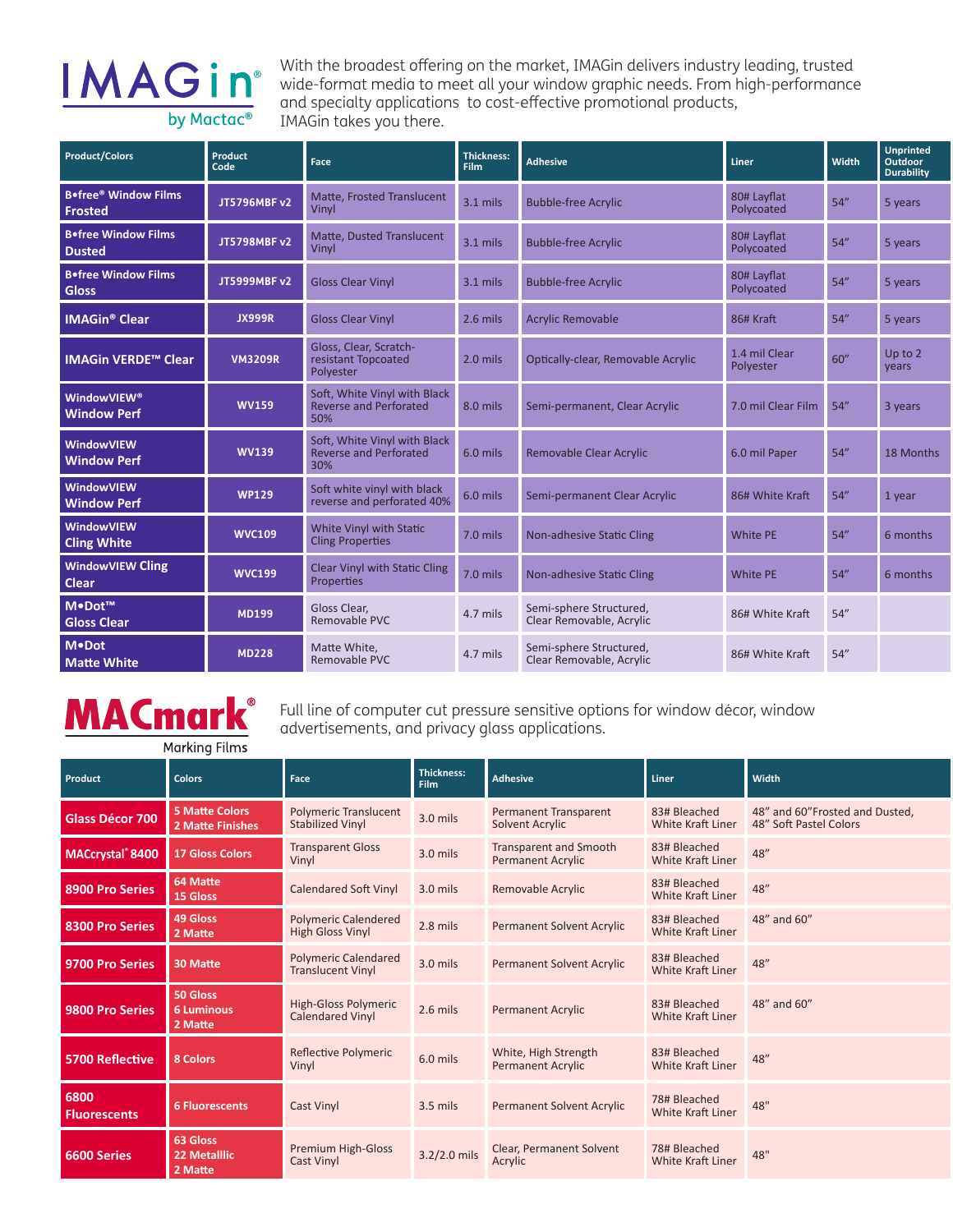| <b>ACOLOR</b><br>LE3648<br>ard" LUV |   |                                                 |                           |                       |                                                         |                                       |                                                  |                             |  |
|-------------------------------------|---|-------------------------------------------------|---------------------------|-----------------------|---------------------------------------------------------|---------------------------------------|--------------------------------------------------|-----------------------------|--|
|                                     |   | Choose for:                                     | <b>Other Applications</b> | Window<br>Application | Usage<br>Temperature<br>Range                           | Minimum<br>Application<br>Temperature | <b>Surface Burning</b><br><b>Characteristics</b> | <b>Indoor</b><br>Durability |  |
|                                     |   | Ease of application                             | Lightboxes                | Dry Only              | -40°F to 194°F<br>(-40°C to 90°C)                       | +50°F (+10°C)                         | <b>ASTM E84-01, ANSI/</b><br>NFPA255, UC88-1     | 5 to 7 years                |  |
|                                     |   | Ease of application                             | Lightboxes                | Dry Only              | -40°F to 194°F<br>(-40°C to 90°C)                       | +50°F (+10°C)                         | <b>ASTM E84-01, ANSI/</b><br>NFPA255, UC88-1     | 5 to 7 years                |  |
|                                     |   | Ease of application                             |                           | Dry Only              | -40°F to 194°F<br>(-40°C to 90°C)                       | +50°F (+10°C)                         | <b>ASTM E84-01, ANSI/</b><br>NFPA255, UC88-1     | 5 to 7 years                |  |
| п                                   | п |                                                 | <b>Floor Graphics</b>     | Wet or Dry            | -40°F to 194°F<br>(-40°C to 90°C)                       | +50°F (+10°C)                         |                                                  | 5 years                     |  |
| ш                                   |   | <b>REACH compliant</b>                          |                           | Wet                   | -40°F to 212°F<br>(-40°C to 100°C)                      | +40°F (+4°C)                          |                                                  | 2 years                     |  |
| ш                                   |   |                                                 | Transit & Vehicle         | Dry Only              | 0°F to 140°F<br>$(-6^{\circ}C \text{ to } 60^{\circ}C)$ | +50°F (+10°C)                         |                                                  | 3 years                     |  |
| п<br>П.                             |   |                                                 | Transit & Vehicle         | Dry Only              | 0°F to 140°F<br>$(-6^{\circ}C \text{ to } 60^{\circ}C)$ | $+40^{\circ}F(+4^{\circ}C)$           |                                                  | Up to 2 years               |  |
| a Lat                               |   |                                                 | Transit & Vehicle         | Dry Only              | 0°F to 140°F<br>$(-6^{\circ}C \text{ to } 60^{\circ}C)$ | +50°F (+10°C)                         |                                                  | 1 year                      |  |
| Not                                 |   | Oil Change Decals,<br>Short-term Windows        | Signage & Vehicles        | Wet or Dry            | 0°F to 140°F<br>(-6°C to 60°C)                          | +40°F (+4°C)                          |                                                  | 6 months                    |  |
| recommended                         |   | Oil Change Decals,<br>Short-term Windows        | Signage & Vehicles        | Wet or Dry            | 0°F to 140°F<br>$(-6^{\circ}C \text{ to } 60^{\circ}C)$ | +40°F (+4°C)                          |                                                  | 6 months                    |  |
|                                     |   | Oil Change Decals,<br>Short-term Windows, Walls |                           | Dry Only              | -4°F to 158°F<br>(-20°C to 70°C)                        | +50°F (+10°C)                         | Self Extinguishing,<br>ISO 3795                  | 1 Year                      |  |
|                                     |   | Oil Change Decals,<br>Short-term Windows, Walls | Signage & Walls           | Dry Only              | -4°F to 158°F<br>(-20°C to 70°C)                        | +50°F (+10°C)                         | Self Extinguishing,<br>ISO 3795                  | 1 Year                      |  |
|                                     |   |                                                 |                           |                       |                                                         |                                       |                                                  |                             |  |

| <b>Outdoor Durability</b> | Indoor<br><b>Durability</b> | <b>Surface Burning</b><br><b>Characteristics</b> | <b>Minimum</b><br><b>Application</b><br>Temperature, | <b>Usage</b><br>Temperature<br>Range                 | Window<br>Application | <b>Choose for:</b>                                                                 |
|---------------------------|-----------------------------|--------------------------------------------------|------------------------------------------------------|------------------------------------------------------|-----------------------|------------------------------------------------------------------------------------|
| Up to 5 years             | Up to 5 years               | ISO 3795                                         | $50^{\circ}$ (+10 $^{\circ}$ )                       | -40° to 194°F<br>(-40° to 90°C)                      | Wet or Dry            | Interior glass partitions and privacy accents                                      |
| Up to 3 years             | Up to 3 years               | ISO 3795                                         | $50^{\circ}$ (+10 $^{\circ}$ )                       | -40° to 158°F<br>(-40° to 70°C)                      | Wet or Dry            | <b>Illuminated Signs</b>                                                           |
| Up to 4 years             | Up to 4 years               | ISO 3795                                         | $32^{\circ} (0^{\circ})$                             | -40° to 158°F<br>(-40° to 70°C)                      | Dry only              | Home and commercial wall décor and P.O.P.                                          |
| Up to 5 years             | Up to 5 years               | ISO 3795                                         | $50^{\circ}$ (+10 $^{\circ}$ )                       | -40° to 158°F<br>(-40° to 70°C)                      | Wet or Dry            | Promotional signage                                                                |
| Up to 5 years             | Up to 5 years               | ISO 3795                                         | $50^{\circ}$ (+10 $^{\circ}$ )                       | -40 $^{\circ}$ to 194 $^{\circ}$ F<br>(-40° to 90°C) | Wet or Dry            | Backlit signs, thermoform signs and<br>awnings                                     |
| Up to 8 years             | Up to 8 years               | ISO 3795                                         | $45^{\circ}$ (+8°)                                   | -40° to 194°F<br>(-40° to 90°C)                      | Wet or Dry            | Long-term outdoor advertising, fleet<br>marking over simple curves and rivets      |
| Up to 7 years             | Up to 7 years               | ISO 3795                                         | $50^{\circ}$ (+10 $^{\circ}$ )                       | -4° to 194°F<br>(-20° to 90°C)                       | Wet or Dry            | Night and day visability signage and vehicle<br>markings - Engineering grade       |
| Up to 6 months            | Up to 6 months              |                                                  | $40^{\circ}$ (+5°)                                   | -50° to 225°F<br>(-45° to 107°C)                     | Wet or Dry            | Short-term attention getting applications<br>such as P.O.P. and racing decals      |
| Up to 8 years             | Up to 8 years               |                                                  | $40^{\circ}$ (+5°)                                   | -40° to 194°F<br>(-40° to 90°C)                      | Wet or Dry            | Fleet marking with rivets and irregular<br>surfaces. Custom color-match available. |
|                           |                             |                                                  |                                                      |                                                      |                       |                                                                                    |